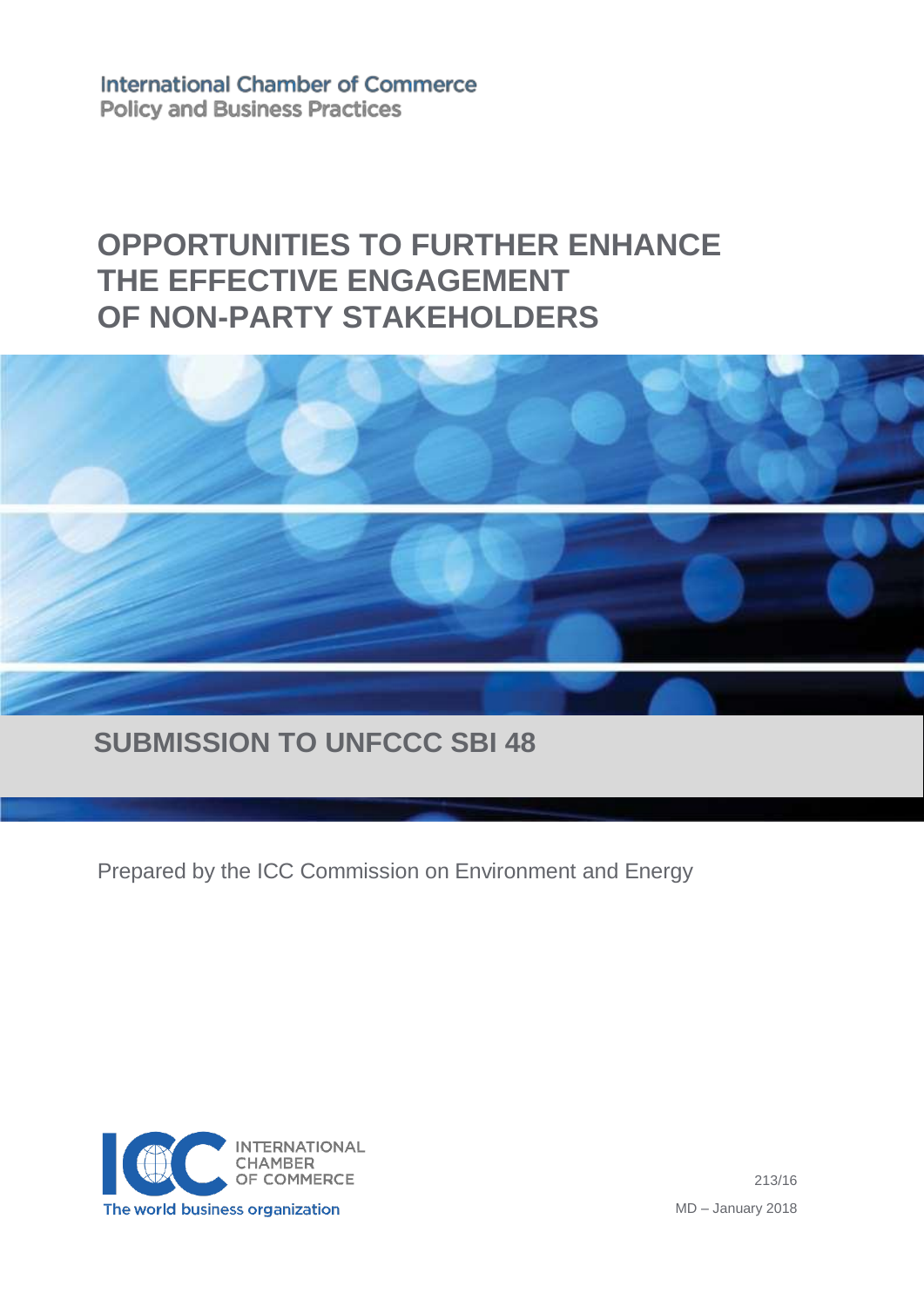

#### **I. Executive summary**

The International Chamber of Commerce (ICC) believes that open and inclusive involvement of representative business and industry organisations that have been accredited to UNFCCC or UN ECOSOC will be indispensable to implementation and improvement of the entire UNFCCC framework, including the Paris Agreement. This private sector participation is not only an invaluable resource to governments and the Secretariat, but also vital to animating the action, deployment of resources and the sharing of expertise that meeting the UNFCCC and Paris Agreement objectives, now and in the future, require. In the run-up to 2020, we recommend beginning to explore how institutional infrastructure can reflect and include private sector expertise and thereby strengthen implementation.

To catalyse implementation and access greater business input, the SBI should begin by establishing a business advisory body through the UNFCCC Focal Point for business and industry. Eventually, the UNFCCC should consider and evolve to accommodate a recognised institutional interface for business to enhance climate action, provide private sector technical capability and expertise, and invite responsible private sector recommendations and views.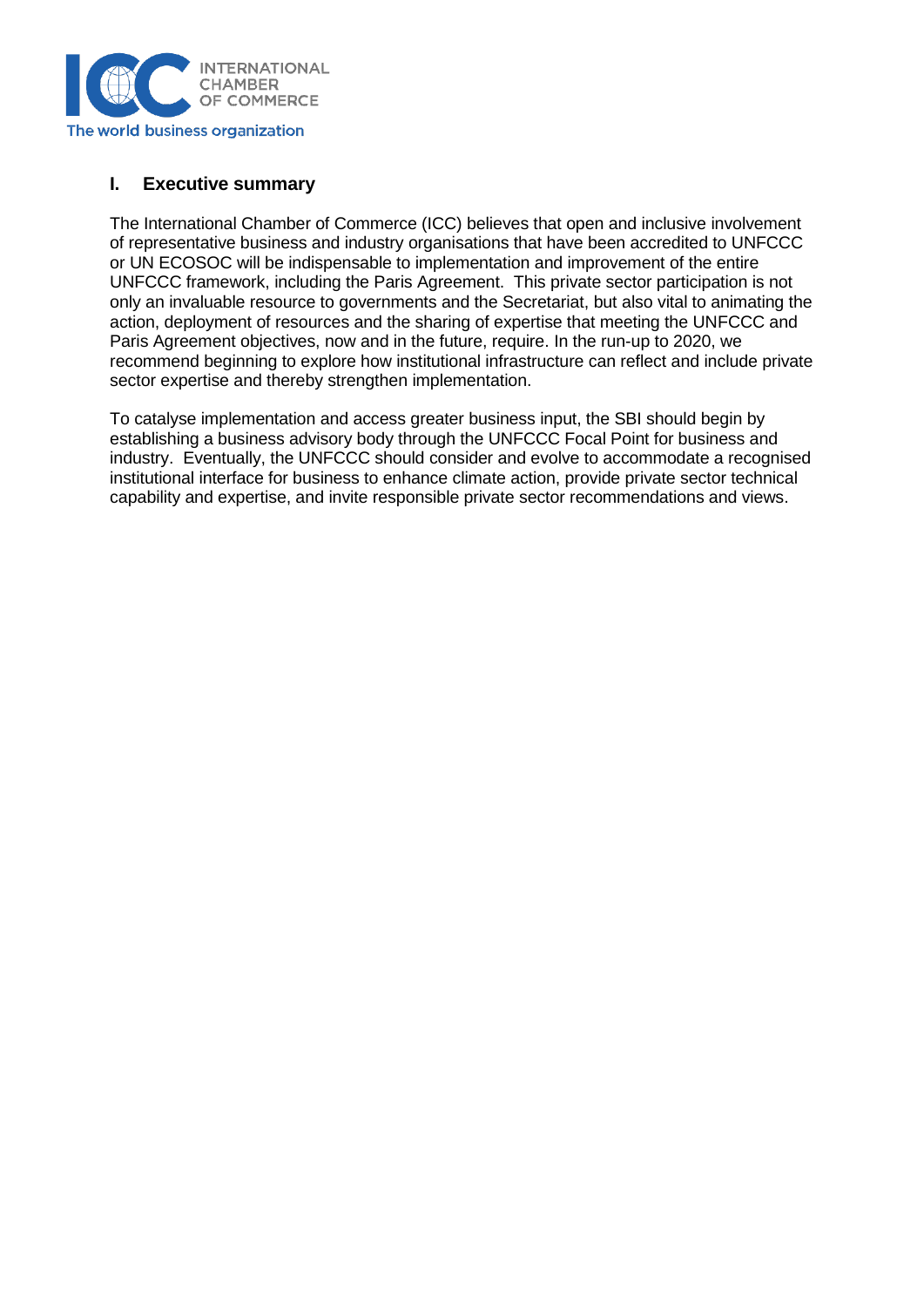

## **II. Introduction**

ICC is the world's largest business organisation with a network of over six million members in more than 100 countries. ICC serves as the UNFCCC Focal Point for business and industry and in 2016, was granted Observer Status at the United Nations General Assembly – the first time a private sector organisation has been admitted formally into the United Nations system. Throughout its history, ICC has pursued responsible involvement and partnership in numerous multilateral sustainable development, trade and environmental forums in the United Nations system. ICC governance sets out a transparent and consensus-based approach to developing and adopting representative ICC positions.

ICC firmly believes that meeting the targets of the Paris Agreement will require on-going dialogue and deep collaboration between all stakeholders, including government, global business and civil society. We greatly appreciate the opportunity for global business, of all sizes and from all sectors, to engage in an open, inclusive and transparent way with the UNFCCC process – and believe that enhancing this collaboration will be essential to meet the climate challenge and promote sustainable and inclusive growth. ICC stands ready to support non-Party stakeholder engagement at the UNFCCC in any way that may be helpful to the implementation of the Paris Agreement and strengthening the infrastructure of the UNFCCC.

ICC applauds the conclusions of SBI46, in which opportunities were identified to enhance the openness, transparency and inclusiveness of the effective engagement of non-Party stakeholders. ICC recognises the progress that has been made to date in this regard and welcomes the opportunity to submit global business views to SBI48 in order to take stock of the progress made on the implementation of the SBI conclusions on non-Party stakeholder engagements with a view to considering how such engagement can be further enhanced. To this end, we have set out below, in section III, concrete recommendations with respect to each of the relevant conclusions from SBI46 and further below, in section IV, have proposed additional recommendations to enhance non-Party stakeholder engagement.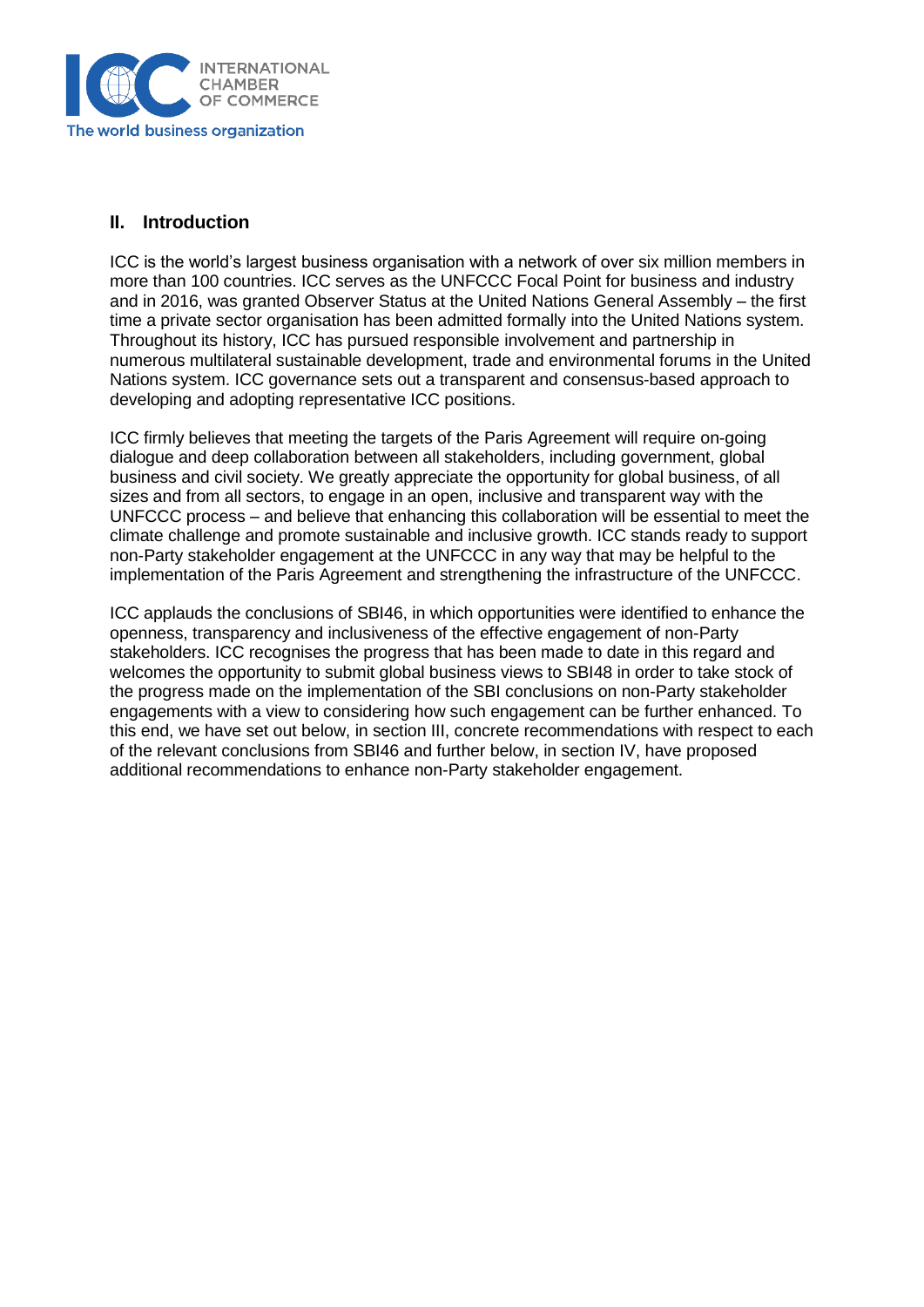

## **III. Proposals to build on SBI46 conclusions**

#### **(A) Briefings, interventions and inputs**

*Inviting the presiding officers of the subsidiary bodies and constituted bodies, subject to the availability of funding, time and space:* 

*(i) To increase opportunities for admitted observer organizations to make interventions and provide regular briefings on the advancement of work;* 

*(ii) To make greater use of inputs by non-Party stakeholders in workshops and technical meetings, as well as through submissions.*

#### *Briefings*

At COP23, the opportunity for observers to be briefed on the advancement of work from the APA co-chairs was of great value. ICC would encourage similar briefings from all subsidiary and constituted bodies at future COPs and would further welcome the opportunity for each Focal Point to be afforded the chance to provide its views and ask questions to the relevant subsidiary or constituted body at such briefings. The format at COP23 whereby the Secretariat collected questions prior to the briefing with the APA co-chairs was useful and should continue at future COPs. To enhance the dialogue, subsidiary and constituted bodies could also be encouraged to highlight the areas where observer input would be of particular value to the negotiators and invite both formal and informal input from non-Party stakeholders.

We are also grateful that the Meeting Chairs have been open to requests for consultations on specific agenda items, if deemed necessary, and we would hope to continue to have these opportunities.

From a planning perspective, it may be helpful to pre-establish a schedule for the formal briefings so that the relevant observer experts can be present and engage in a valuable manner.

#### *Interventions*

We are grateful for the opportunity to deliver constituency statements as a way to express business views on key issues but note that such statements are often reserved until the end of a session, often delivered to an empty room, if the opportunity to deliver the statement is given at all. It would send a strong signal on the importance of non-Party stakeholder engagement if there was a commitment to hear such statements and we would further suggest that such statements be heard at the beginning, rather than at the end, of the sessions, to allow the constituency views on key issues to be taken into consideration prior to the formal discussions.

#### *Inputs*

In addition to the formal two-minute interventions, ICC would also encourage a greater number of opportunities for non-Party stakeholders to provide written input on all agenda items.

ICC believes that it would be invaluable for the process to also encourage a more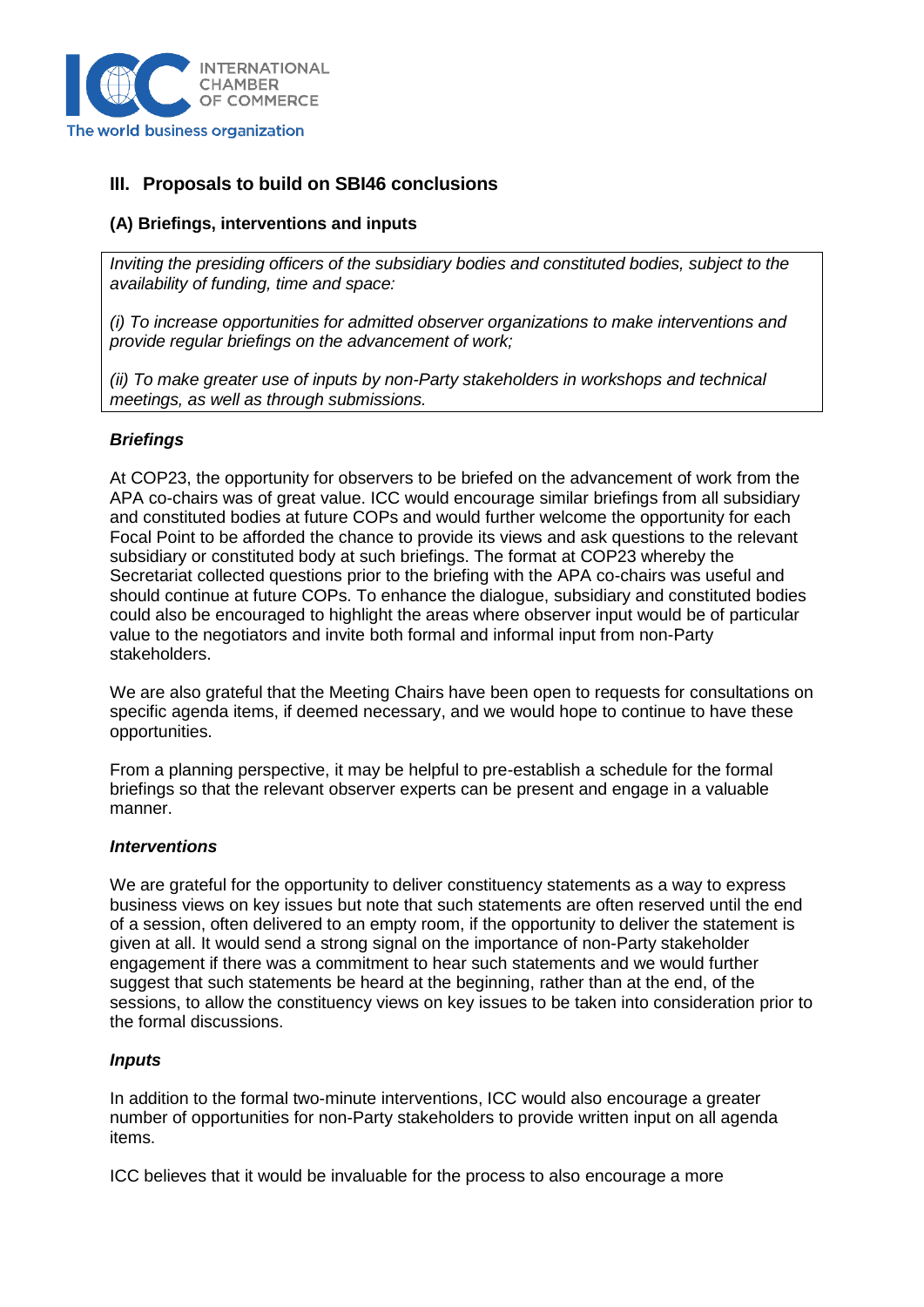

meaningful, constructive and collaborative exchange between the business community and the Parties by way of structured expert and technical dialogues, informal expert discussions and solution-oriented workshops. This would allow the full experience and expertise of the business community to be made available to the Parties through a collaborative approach where policy solutions could be developed that would work in practice on the ground, allowing us to achieve our collective climate goals, quicker and more effectively.

Finally, ICC would encourage the creation of a business advisory body that could be coordinated through the Focal Point, whereby Parties would be able to access relevant expertise as needed. The Focal Point for business and industry can play a pivotal role in ensuring the participation of "real hands-on experts" who are active in the operations of a company and can convey technical and/or financial feasibility, constraints and opportunities, as well as experts from/ aware of implementation challenges and solutions in vulnerable countries.

#### **(B) Open Dialogue and nationally determined contributions**

*Encouraging future Presidencies, subject to the availability of resources:* 

*(i) To explore ways to enable admitted NGO constituencies to have an open dialogue with Parties, whereby agenda-setting as well as programming of the dialogue are conducted jointly among the admitted NGO constituencies, the Presidency, the Bureau and the secretariat as appropriate, on the understanding that any outcomes of such a dialogue should have persuasive value only, respecting the Party-driven nature of the UNFCCC process;* 

*(ii) To explore, within the existing processes and draft rules of procedure being applied and under the existing agenda items, ways of exchanging information on best practices and on gaps and challenges to public participation and public access to information with regard to nationally determined contributions and NAPs.*

ICC congratulates the Fijian Presidency for presiding over the first Open Dialogue and strongly supports the establishment of similar dialogues at future climate talks. The opportunity for non-Party stakeholders to work with the Presidency, the Bureau and the Secretariat to develop the agenda and the programming was of great value and we would endorse continuing with this approach.

Business has a genuine interest in the UNFCCC process and has much to contribute to increasing ambition on climate action. ICC believes in an on-going open and inclusive dialogue with Parties and non-Party stakeholders and an effective procedure for business contributions to be taken on-board.

ICC encourages Parties to establish national forums for convening inputs from non-Party stakeholders to assist with the nationally determined contributions process. ICC, as Focal Point for business and industry, with its wide network of national affiliates and sectoral partners, could assist in this regard.

#### **(C) Participation and access**

*Inviting the secretariat, subject to the availability of resources:* 

*(i) To explore ways to enhance the capability of the online registration system to accommodate more flexible participation of various categories of participants, such as Parties*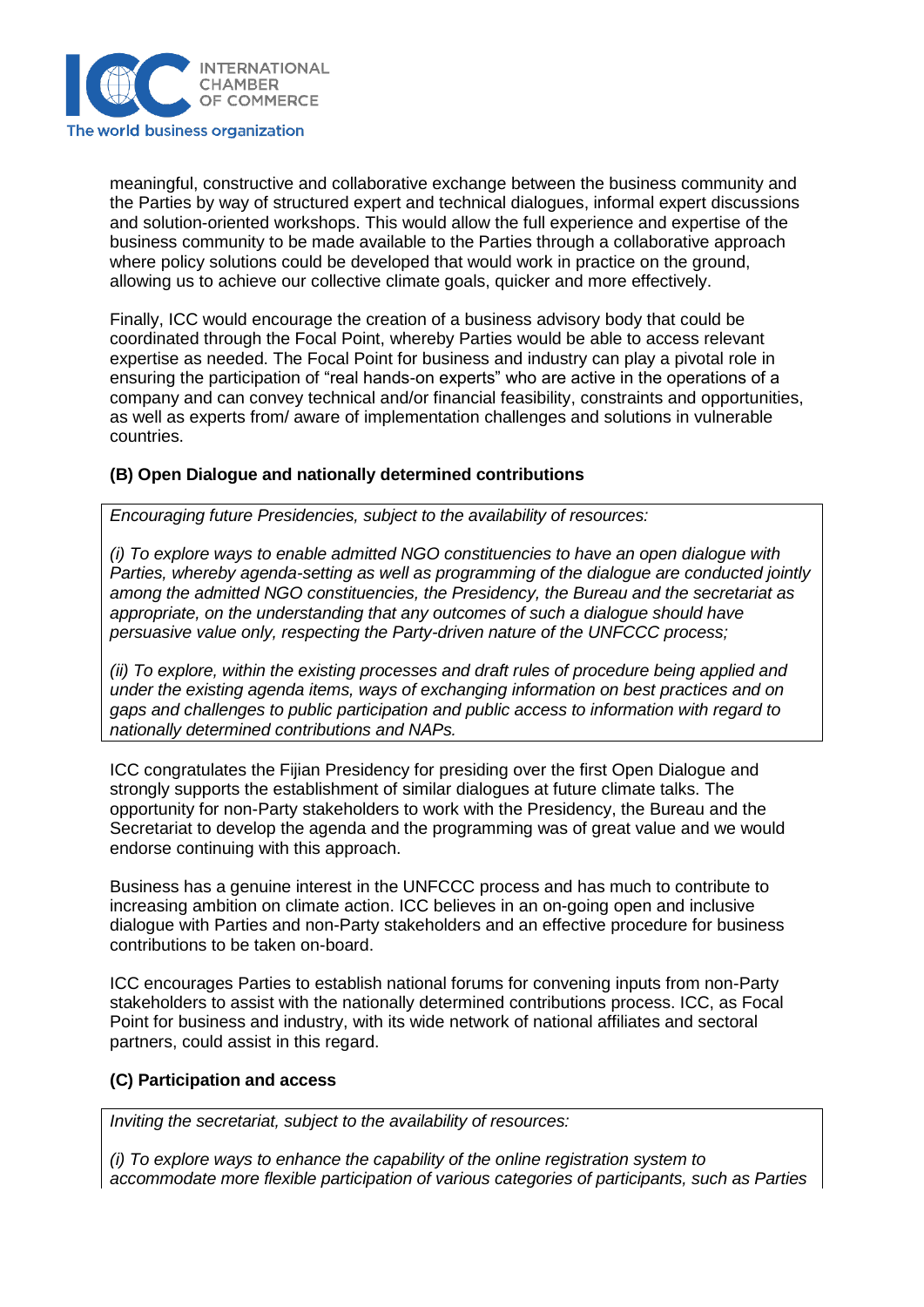

*and observer States, United Nations organizations, admitted IGOs, admitted NGOs and experts invited to specific events;* 

*(ii) To enhance existing practices for the facilitation of non-Party stakeholder participation with a view to promoting the openness, transparency and inclusiveness of the UNFCCC process;* 

*(iii) To further enhance Parties' access to submissions from non-Party stakeholders;* 

*(iv) To further encourage participation through enhanced virtual tools in order to support engagement of, and opportunities for, all non-Party stakeholders in the UNFCCC process.* 

#### *Online registration system*

ICC understands that the registration of several tens of thousands of participants in an efficient and secure manner is a complex undertaking and appreciates the UNFCCC's continuous efforts to mainstream this process and allow for maximum access for all participants.

Where it is necessary to limit the number of participants due to venue size, the number of badges allocated to each constituency should be done in a transparent and fair manner. Furthermore, to allow maximum participation, badges should be transferable between designated members of stakeholder delegations.

Finally, we would urge streamlining the registration process so that only one round of registration is conducted.

#### *Openness, transparency and inclusiveness*

Business is fully committed to and has a genuine interest in meeting the objectives of the Paris Agreement. ICC firmly believes that business – from all sectors and of all sizes around the globe – is a necessary part of the solution and we urge Parties to continue to take an open, transparent and inclusive approach to the UNFCCC process. ICC is deeply concerned by suggestions that would try to curb the involvement of certain sectors of business in the UNFCCC process.

ICC appreciates the challenges of hosting COP23 in Bonn and the efforts to accommodate a maximum number of participants through the one conference, two zones model. However, we would urge for this model not to be repeated at future climate negotiations. Such a separation, especially across a long distance, is ineffective in enhancing engagement of non-Party stakeholders and facilitating dialogue between Parties and non-Party stakeholders.

#### *Parties' access to submissions from non-Party stakeholders*

Submissions from non-Party stakeholders could be presented to Parties by issue, with the key messages summarised by the Secretariat, with the assistance of the Focal Points. Non-Party stakeholder submissions could also be more readily available on-line and presented by topic.

#### *Virtual tools*

An on-line portal to collect inputs from various interest groups could be set up in partnership with Focal Points and the Secretariat and key messages curated by each Focal Point.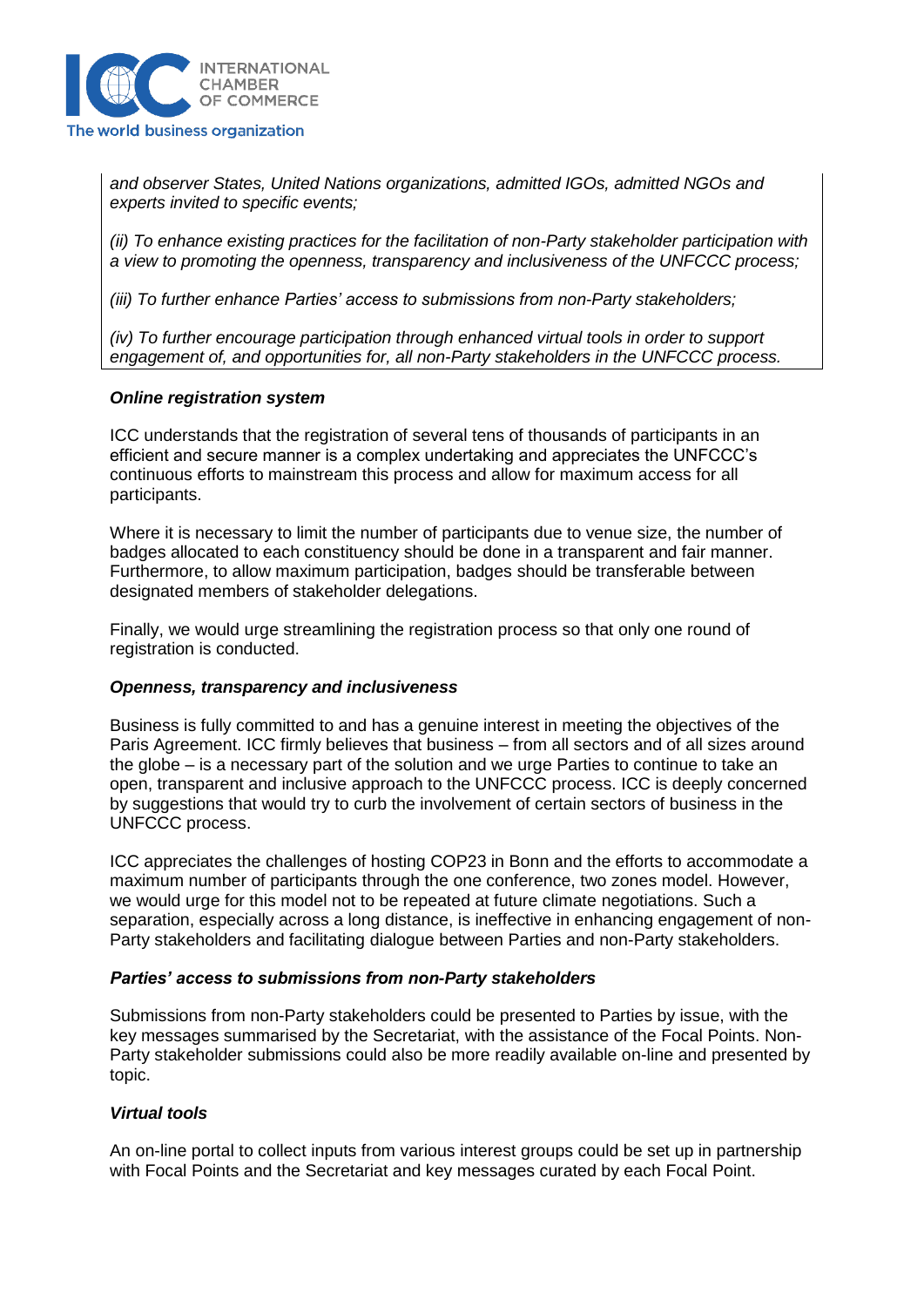

UNFCCC could create an Internet forum for the Champions and constituencies' Focal Points to raise and discuss relevant issues relating to the Paris Agreement and the Global Action Agenda.

Actions by companies should be transparently and voluntarily reported at a national level and, where appropriate, aggregated at a global level. Today, a harmonised framework – that would allow a comparable evaluation of initiatives' results across the industry – does not yet exist. ICC would recommend working with the UNFCCC and other Focal Points to develop such a tool.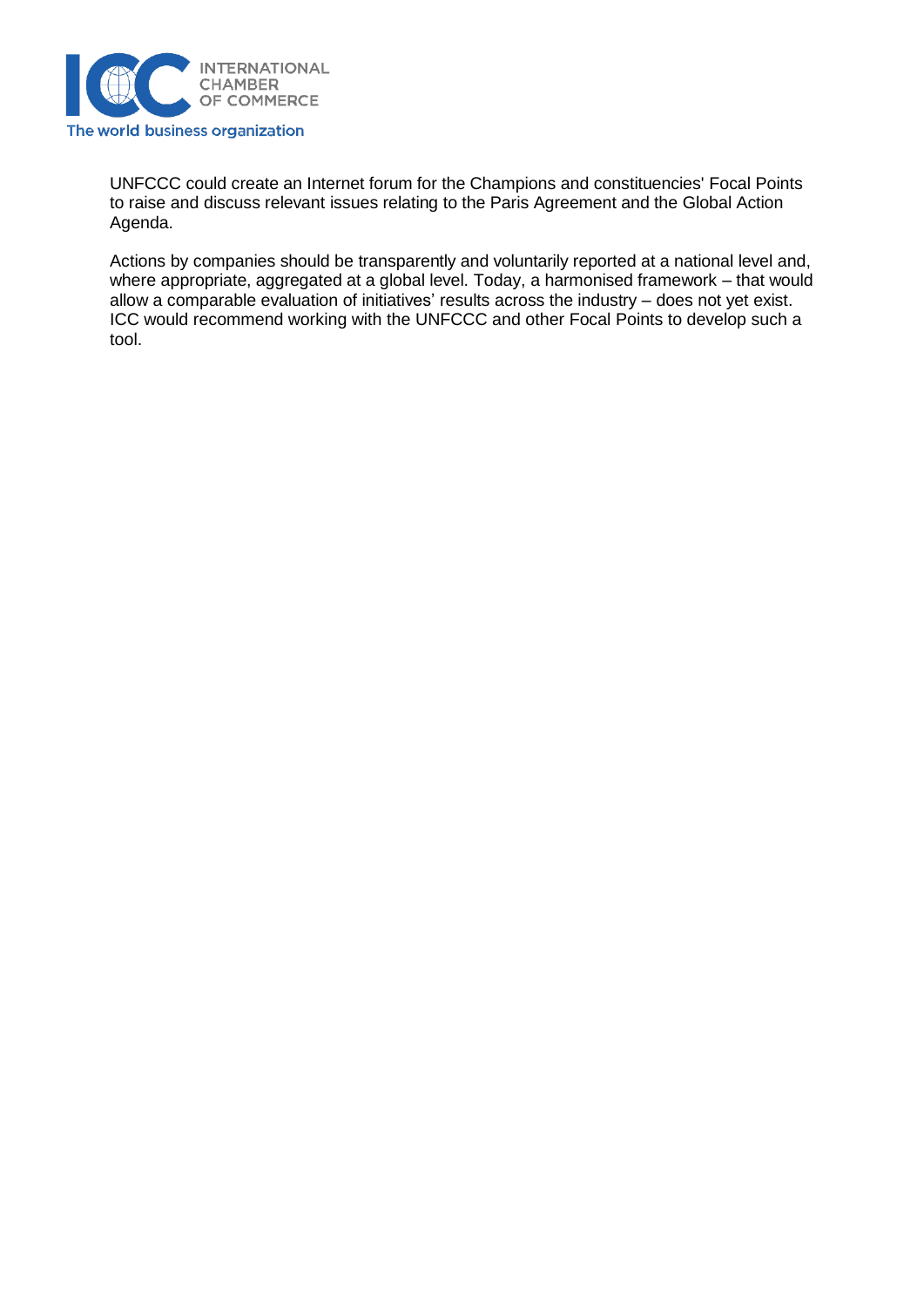

## **IV. Further proposals to enhance non-Party stakeholder engagement**

#### **(A) Recognised business channel**

Since the UNFCCC was launched over 20 years ago, business has actively engaged in the process, contributing both technical and operational expertise. The role of global business in combating climate change is more vital than ever and developing an institutional structure to work with business is essential to ensuring that we achieve our collective climate goals.

The UNFCCC should consider and evolve to accommodate a recognised institutional interface for business, built on the model of other such consultative bodies, such as the International Organisation of Employers or the Business and Industry Advisory Committee to the OECD, engaging national and regional representative business organisations. This arrangement would in no way undermine the fundamental intergovernmental nature of the UNFCCC, and would provide a resource for Parties and the Secretariat to use as they see fit.

Examples of other UN forums that bring business into a more practical working dialogue and cooperative relationship with governments (and other stakeholders) include the Montreal Protocol and the UN Strategic Approach to International Chemicals Management (SAICM). In both cases, the involvement of business and other stakeholders is not marginal to the intergovernmental process, but actually embedded into and complementary to it. While the scope of the Paris Agreement (and the UNFCCC as whole) is much broader than Montreal or SAICM, ICC believes that moving towards a mainstreamed and recognised role for business post-Paris is critical to achieving current levels of ambition as well as future objectives for mitigation, adaptation, investment and finance.

It is our view that the UNFCCC process would benefit greatly from the creation of a standing mechanism(s) that allows Parties to access private sector expertise. In particular, focus should be concentrated upon how to enhance implementation through the provision of information on company actions/achievements, the impacts of policy measures, available and developing solutions etc. UNFCCC interactions with business could include discussion of practical aspects of both policy and actions.

As a starting point, we suggest inviting, through the constituency Focal Point, a consultative body of business experts to enable requests for information/interactions with the business community to be analysed and appropriate inputs invited to ensure a wide range of responsible business views.

The form of such a mechanism that draws upon private sector expertise could be an advisory body, consultative mechanism or expert committee; however, it is more important that the form embodies the following guiding principles:

- Inclusivity and recognition of diversity including geographical balance, sectoral diversity and size of enterprises;
- Openness and transparency; and
- Flexibility and adaptability

This business advisory group could run as a pilot to demonstrate its value and identify areas where improvement would be needed. It would serve as the foundation for building a recognised interface, or channel for business.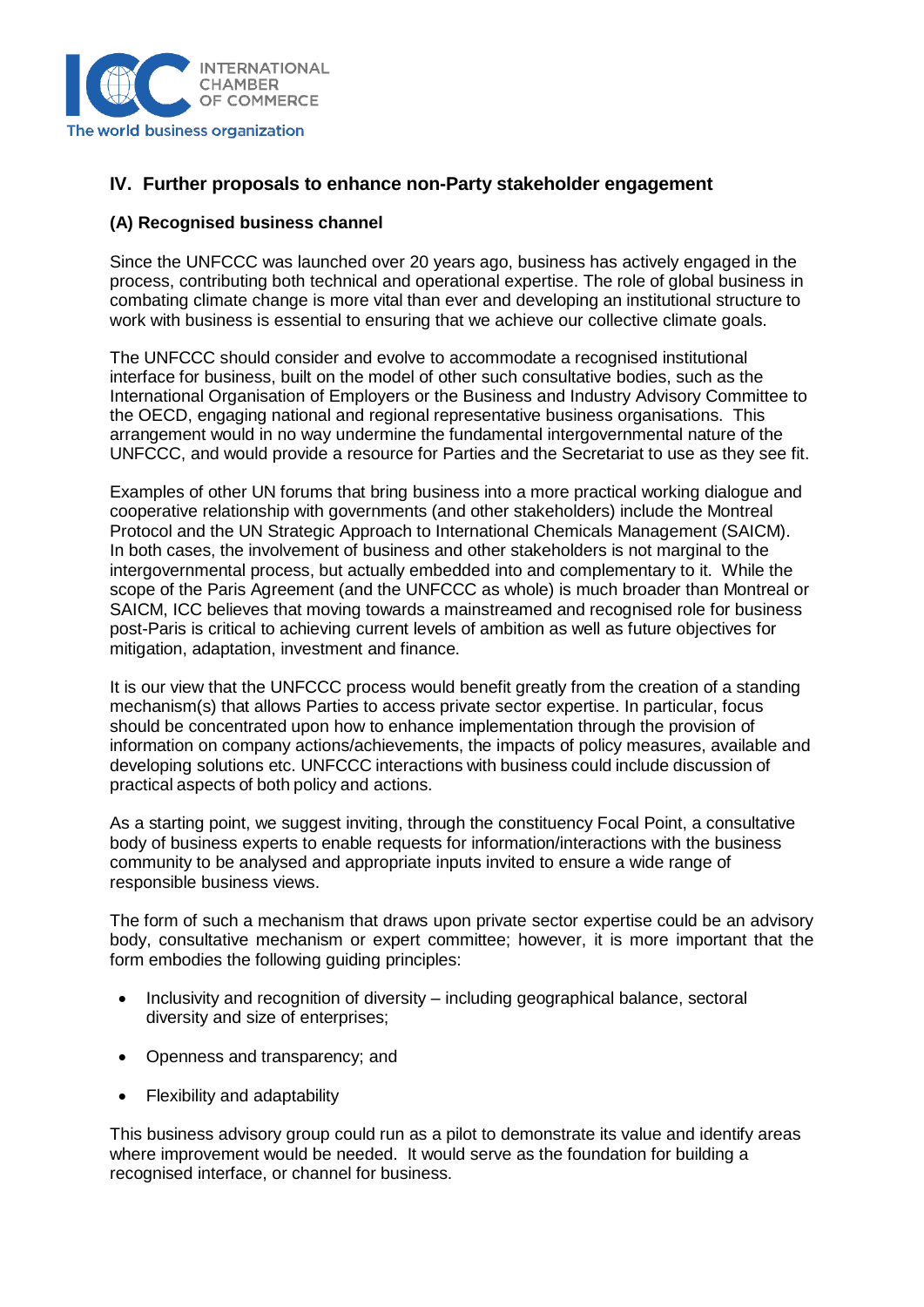

The development of a recognised channel for business would assist not only business, but also Parties, UNFCCC officials, the Secretariat and other stakeholder groups. For example, during dialogues and workshops such a channel could allow business to identify information, issues and participants to make more effective inputs. It would also serve to enhance communication and outreach to the broad business community in developed and developing nations that have limited time, expertise and resources to engage directly in these processes.

Over time, such efforts would promote the establishment of effective networks among all constituencies in a way that creates continuity and continuous improvement – as has been demonstrated in arenas where recognised engagement exists.

#### **(B) The role of the Champions and the Liaison Office**

ICC welcomes the various consultations that the Champions held in the lead-up to COP23 and would encourage similar consultations going forward. We would add, that in order to allow the maximum number of participants, including from developing countries and small to medium sized enterprises, ICC would urge the Champions to establish an agenda for such consultations well in advance and to lean on the Focal Point to assist in the coordination of the process – this is necessary to enable a broad participation from a wide range of businesses through representative business groups in developing, emerging and industrialised countries.

The outcomes of such consultations should be summarised and conveyed to Parties in an informational document as part of the overall COP documentation. The Focal Points can be relied upon to assist in this process. In this regard, there should also be an agenda item for each COP in which the Champions present the inputs from the constituency consultations after the Opening Plenary.

ICC would also recommend that the Champions moderate an annual pre-COP with constituencies and, where possible, hold focused formal dialogues between Parties and individual constituencies on topics of interest. The Constituencies' pre-COP should be coorganised with the Secretariat and the Focal Points.

Finally, we note that as the mandate of the Action Agenda grows, there needs to be a stronger link between the work of the Liaison Office, the work of the Champions and the Action Agenda team to ensure maximum harmonisation and effectiveness of non-Party stakeholder engagement. The role of the Focal Point in central in this regard.

## **(C) Partnerships**

ICC believes that collaboration between all stakeholders is necessary to achieve the goals of the Paris Agreement and we stand ready to work with all interested stakeholders to develop constructive solutions to combatting climate change. As a possible starting point, ICC would welcome organising a workshop amongst interested stakeholders to see the ways in which deeper collaboration can be achieved.

#### **(D) Secretariat perspective**

We would welcome formal feedback from the Secretariat on its views on how to enhance non-Party stakeholder engagement. This could take the form of a note that would address, *inter alia*: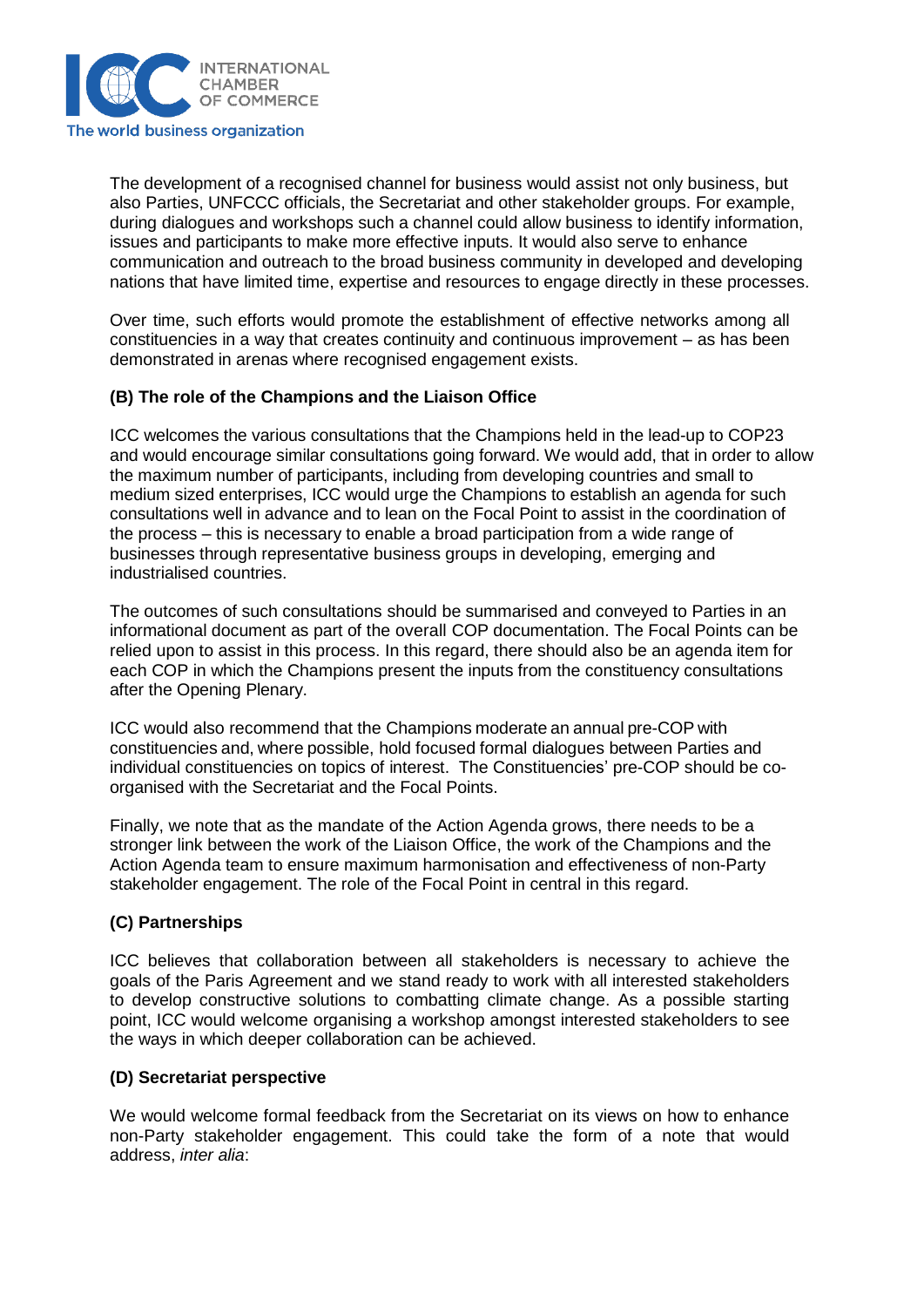

- How and with what frequency the Secretariat and the UNFCCC constituted bodies interact with the stakeholder community and on which topics;
- The process by which the Secretariat selects participants from the stakeholder community to take part in meetings (such as the Technical Expert Meetings and SB workshops);
- Any best practices that the Secretariat can identify from the ways in which it interacts with different stakeholder constituencies;
- Opportunities that the Secretariat sees to improve such engagements to increase/improve interactions.

Finally, we would welcome the opportunity to have an annual meeting between the Secretariat and the Focal Points to discuss logistical aspects of the next COP. Ideally, a representative of the host Party could attend.

\*\*\*